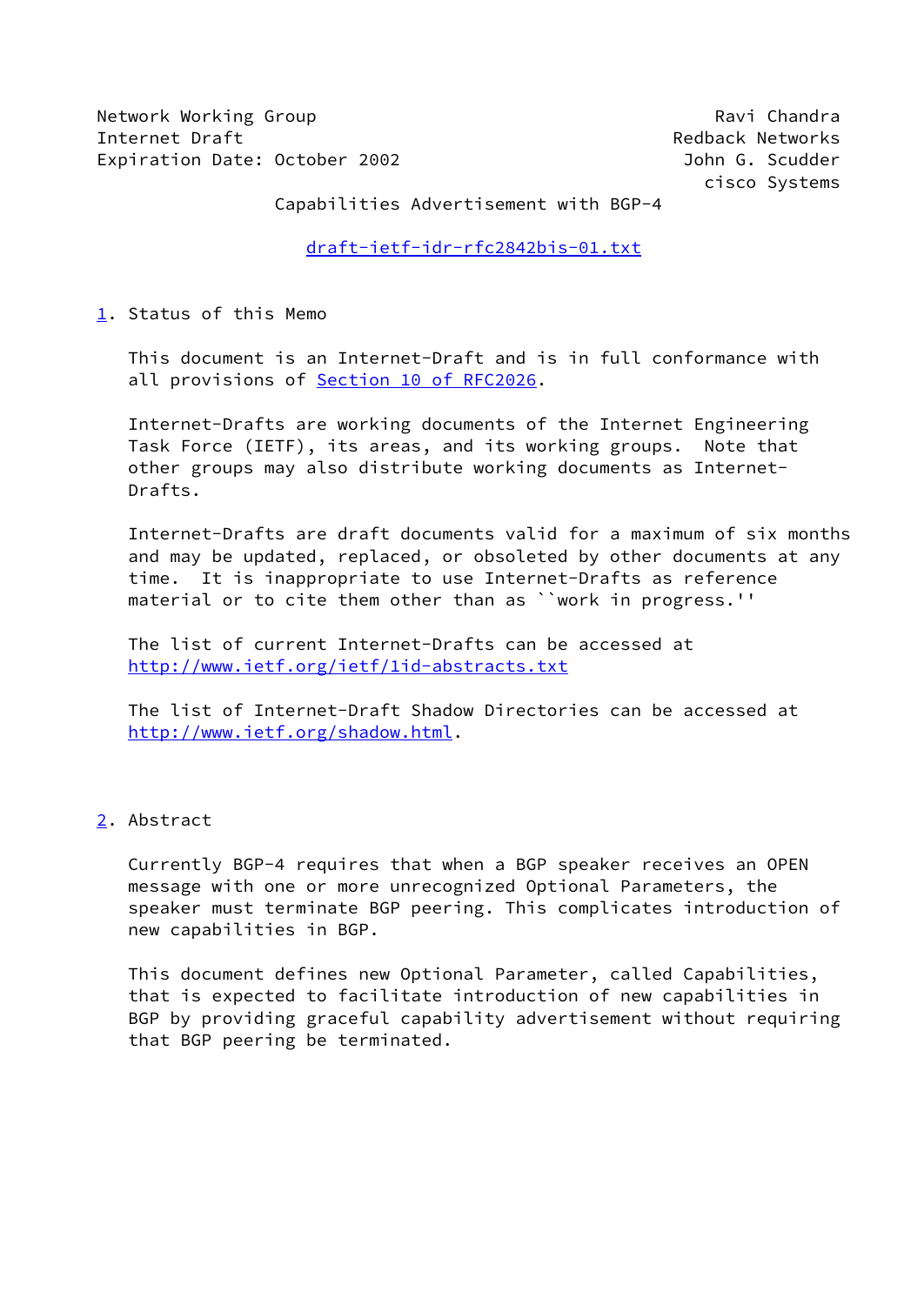## <span id="page-1-0"></span>[3](#page-1-0). Specification of Requirements

 The key words "MUST", "MUST NOT", "REQUIRED", "SHALL", "SHALL NOT", "SHOULD", "SHOULD NOT", "RECOMMENDED", "MAY", and "OPTIONAL" in this document are to be interpreted as described in [RFC 2119 \[RFC2119](https://datatracker.ietf.org/doc/pdf/rfc2119)].

### <span id="page-1-1"></span>[4](#page-1-1). Overview of Operations

When a BGP speaker  $[BGP-4]$  that supports capabilities advertisement sends an OPEN message to its BGP peer, the message MAY include an Optional Parameter, called Capabilities. The parameter lists the capabilities supported by the speaker.

 A BGP speaker determines the capabilities supported by its peer by examining the list of capabilities present in the Capabilities Optional Parameter carried by the OPEN message that the speaker receives from the peer.

 A BGP speaker that supports a particular capability may use this capability with its peer after the speaker determines (as described above) that the peer supports this capability.

 A BGP speaker determines that its peer doesn't support capabilities advertisement, if in response to an OPEN message that carries the Capabilities Optional Parameter, the speaker receives a NOTIFICATION message with the Error Subcode set to Unsupported Optional Parameter. In this case the speaker SHOULD attempt to re-establish a BGP connection with the peer without sending to the peer the Capabilities Optional Parameter.

 If a BGP speaker that supports a certain capability determines that its peer doesn't support this capability, the speaker MAY send a NOTIFICATION message to the peer, and terminate peering (see Section "Extensions to Error Handling" for more details). The Error Subcode in the message is set to Unsupported Capability. The message SHOULD contain the capability (capabilities) that causes the speaker to send the message. The decision to send the message and terminate peering is local to the speaker. If terminated, such peering SHOULD NOT be re-established automatically.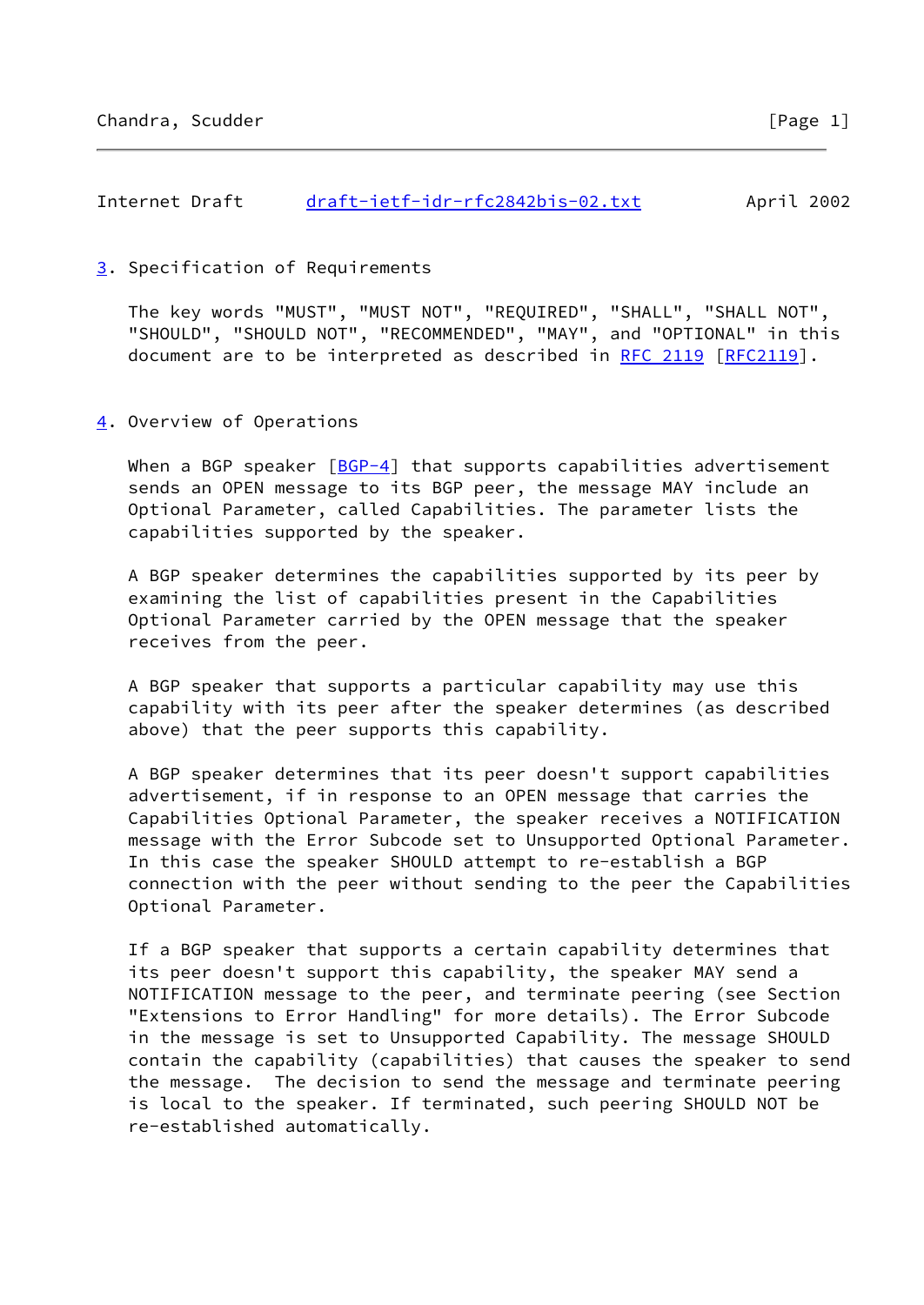Chandra, Scudder [Page 2]

Internet Draft [draft-ietf-idr-rfc2842bis-02.txt](https://datatracker.ietf.org/doc/pdf/draft-ietf-idr-rfc2842bis-02.txt) April 2002

<span id="page-2-0"></span>[5](#page-2-0). Capabilities Optional Parameter (Parameter Type 2):

 This is an Optional Parameter that is used by a BGP speaker to convey to its BGP peer the list of capabilities supported by the speaker.

 The parameter contains one or more triples <Capability Code, Capability Length, Capability Value>, where each triple is encoded as shown below:

| ---------<br>  Capability Code (1 octet)<br>----------------- |  |
|---------------------------------------------------------------|--|
| Capability Length (1 octet)<br>-----------                    |  |
| Capability Value (variable)                                   |  |

The use and meaning of these fields are as follows:

Capability Code:

 Capability Code is a one octet field that unambiguously identifies individual capabilities.

Capability Length:

 Capability Length is a one octet field that contains the length of the Capability Value field in octets.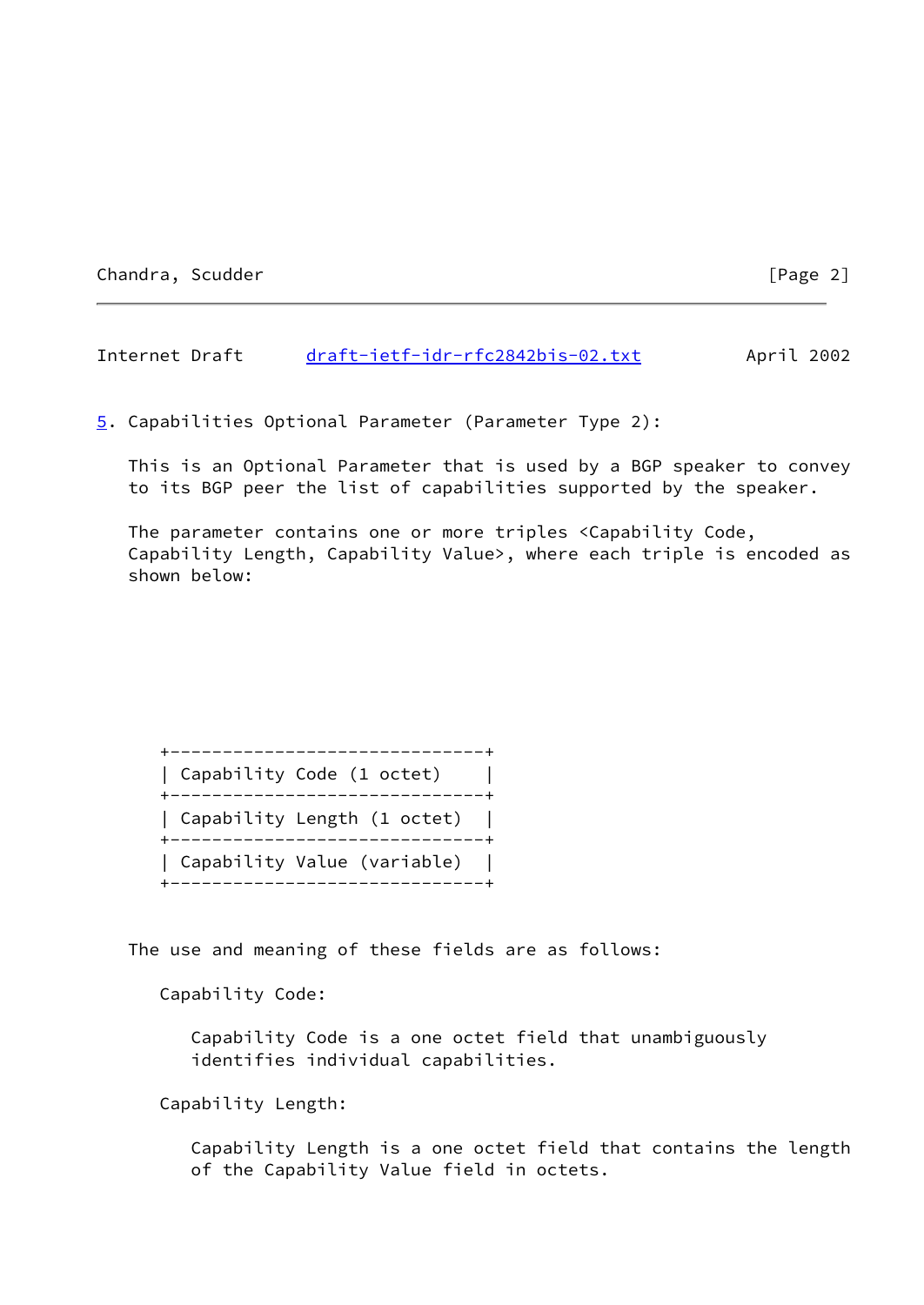Capability Value:

 Capability Value is a variable length field that is interpreted according to the value of the Capability Code field.

 BGP speakers SHOULD NOT include more than one instance of a capability with the same Capability Code, Capability Length, and Capability Value. Note however, that processing of multiple instances of such capability does not require special handling, as additional instances do not change the meaning of announced capability.

| Chandra, | Scudder |
|----------|---------|
|----------|---------|

 $[Page 3]$ 

Internet Draft [draft-ietf-idr-rfc2842bis-02.txt](https://datatracker.ietf.org/doc/pdf/draft-ietf-idr-rfc2842bis-02.txt) April 2002

 BGP speakers MAY include more than one instance of a capability (as identified by the Capability Code) with non-zero Capability Length field, but with different Capability Value, and either the same or different Capability Length. Processing of these capability instances is specific to the Capability Code and MUST be described in the document introducing the new capability.

<span id="page-3-0"></span>[6](#page-3-0). Extensions to Error Handling

This document defines new Error Subcode - Unsupported Capability. The value of this Subcode is 7. The Data field in the NOTIFICATION message SHOULD list the set of capabilities that cause the speaker to send the message. Each such capability is encoded the same way as it would be encoded in the OPEN message.

<span id="page-3-1"></span>[7](#page-3-1). IANA Considerations

 This document defines a Capability Optional Parameter along with an Capability Code field. IANA is expected to create and maintain the registry for Capability Code values. Capability Code value 0 is reserved. Capability Code values 1 through 63 are to be assigned by IANA using the "IETF Consensus" policy defined in [RFC2434](https://datatracker.ietf.org/doc/pdf/rfc2434). Capability Code values 64 through 127 are to be assigned by IANA, using the "First Come First Served" policy defined in [RFC2434](https://datatracker.ietf.org/doc/pdf/rfc2434). Capability Code values 128 through 255 are for "Private Use" as defined in [RFC2434](https://datatracker.ietf.org/doc/pdf/rfc2434).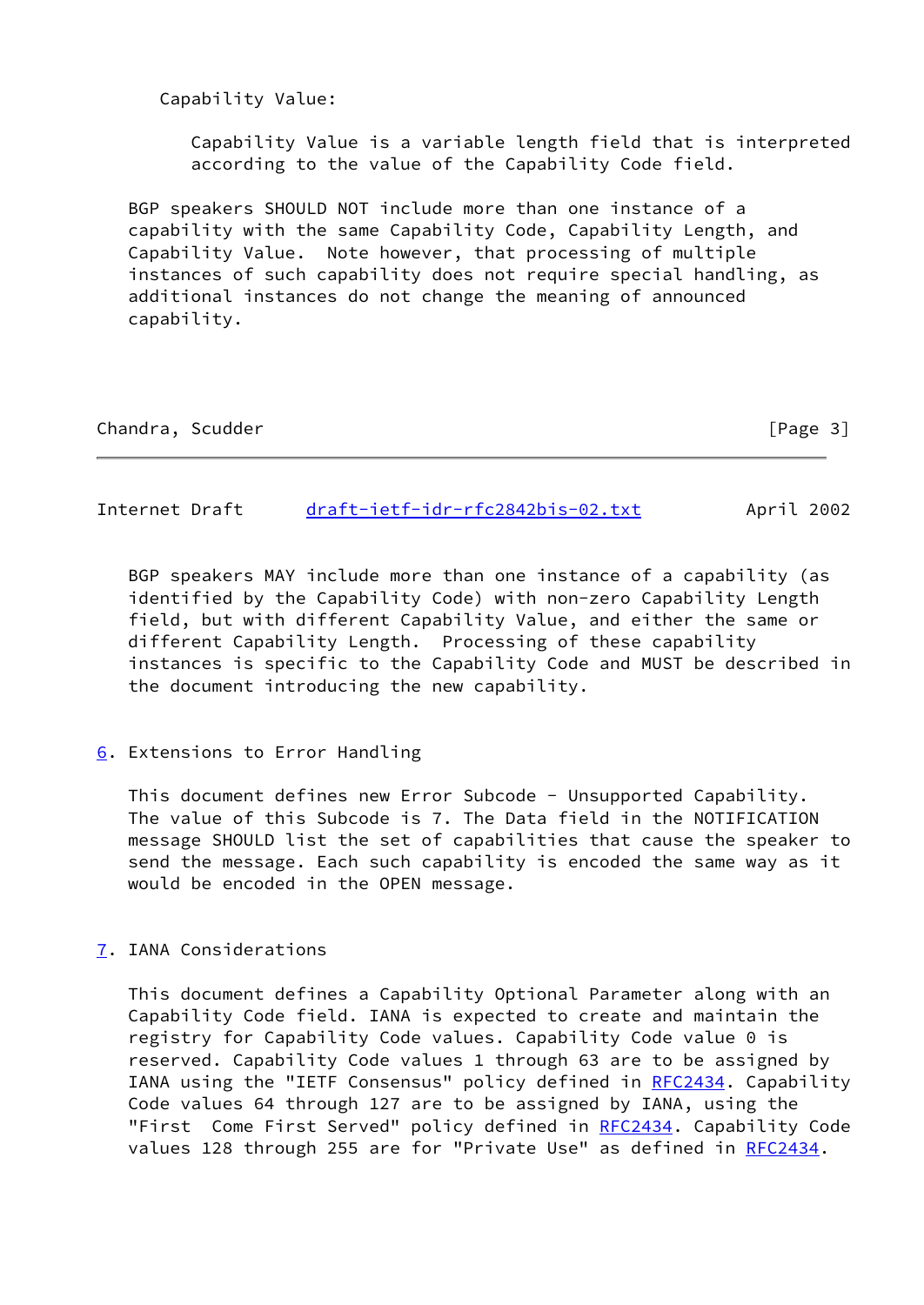### <span id="page-4-1"></span>[8](#page-4-1). Security Considerations

 This extension to BGP does not change the underlying security issues inherent in the existing BGP [\[Heffernan\]](#page-4-2).

#### <span id="page-4-3"></span>[9](#page-4-3). Acknowledgements

 The authors would like to thank members of the IDR Working Group for their review and comments.

Chandra, Scudder [Page 4]

Internet Draft [draft-ietf-idr-rfc2842bis-02.txt](https://datatracker.ietf.org/doc/pdf/draft-ietf-idr-rfc2842bis-02.txt) April 2002

<span id="page-4-4"></span>[10.](#page-4-4) References

<span id="page-4-0"></span> [BGP-4] Rekhter, Y., and T. Li, "A Border Gateway Protocol 4 (BGP-4)", [RFC 1771](https://datatracker.ietf.org/doc/pdf/rfc1771), March 1995.

<span id="page-4-2"></span> [Heffernan] Heffernan, A., "Protection of BGP Sessions via the TCP MD5 Signature Option", [RFC2385](https://datatracker.ietf.org/doc/pdf/rfc2385), August 1998.

 [RFC2119] Bradner, S., "Key words for use in RFCs to Indicate Requirement Levels", [BCP 14](https://datatracker.ietf.org/doc/pdf/bcp14), [RFC 2119](https://datatracker.ietf.org/doc/pdf/rfc2119), March 1997.

<span id="page-4-5"></span>[11.](#page-4-5) Author Information

 Ravi Chandra Redback Networks Inc. 350, Holger Way San Jose, CA 95134

EMail: rchandra@redback.com